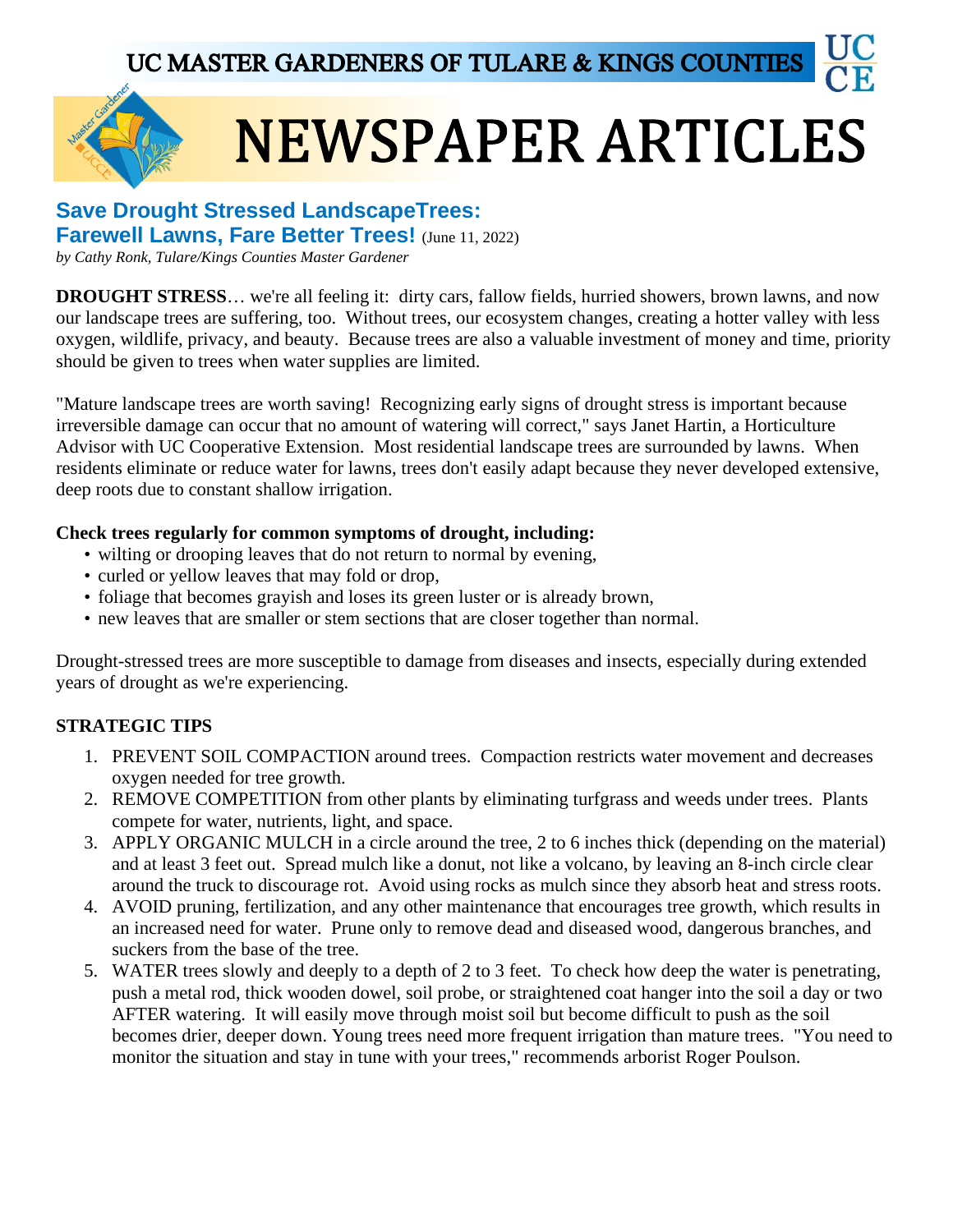## **HOW TO WATER A TREE**

The tree roots of a mature tree are found in the top 3 feet of soil and extend OUTSIDE of the tree's canopy. This outside area of the tree roots is the most active water absorption area. Therefore, drought-stressed trees should be watered slowly, deeply, AND widely. Encircling a tree with a soaker hose is an inexpensive option. Space each circle ring 1 foot apart when wrapping the rings around the tree, starting about 2 feet from the trunk.

## **COAST REDWOOD TREES**

Many tree varieties are showing signs of stress, particularly trees that are not native to our valley. Coast redwoods are similar to "a fish out of water" in the San Joaquin Valley. Our Tulare/Kings Master Gardener Ornamental Tree Guide lists them as "Problematic Trees: Proceed with Caution or Do Not Plant" because planting in the valley is risky. Coastal redwoods prefer acid soils, cool temperatures, and high humidity in summer (the OPPOSITE of valley climate). Extreme salt sensitivity causes brown leaves. Trees typically perform well for 8-10 years; they require high amounts of summer irrigations, and they almost always show summer stress.



New studies by UC Berkeley Forest Experts show that even Redwoods in their native region (a narrow strip of coastal California from parts of Monterey County to the southwestern border of Oregon) are showing signs of distress due to the extensive drought. Several cities on the coast already use recycled water for landscape irrigation, but it usually has a higher salt content than well water, so they don't use it on the redwoods. Redwoods locally can experience dieback during the heat of summer but often rebound in winter. However, our winter temperatures have also been increasing, so the trees don't completely rebound. Winter and spring rains, which are slightly acidic, not only provide distressed redwoods with moisture but also help leach harmful salts away from the root zone.

Apply the above Strategic Tips to your redwoods. In addition, allow the branches to grow all the way to the ground to shade the roots. Redwoods lack a tap root and have a very wide network of fibrous surface feeder roots.



## **OAK TREES**

Even some of our valued oak trees are exhibiting effects from the drought. William Tietje, Natural Resource Specialist with UCANR suggests these three options: deep water, mulch, or do nothing.

"If the soil under your oak 12 to 18 inches down is dry and crumbly, then the oak is out of water. Deep watering will invigorate the drought-stressed tree," says Tietje. Water with a low flow that percolates into the soil. Do this once or twice during the summer.

The best mulch is the oak's natural leaf litter, but other plant-based mulches can be used. Cover the area under the tree canopy at least out to the drip line and keep mulch away from the trunk.

It may be best to do nothing if your tree appears healthy, with dense and green leaves in most of the canopy. Blue oak and valley oak are deciduous (drop their leaves in winter). Both can respond to drought by undergoing leaf browning and leaf fall as early as July. This is a natural water conservation response. The tree is likely not dead and should be fine.

**The Master Gardeners will be available to answer your questions at a few select locations in the next few months!** Visalia Farmer's Market- 1st & 3rd Saturdays, 8-11 am, 2100 W. Caldwell Ave (behind Sears) Hanford Farmer's Market – 4th Thursday – 5-9 pm Ace Hardware, Visalia - 1st Sat./every month, 10 am-1 pm Luis Nursery, Visalia - 2nd Sat./every month, 10 am-2 pm